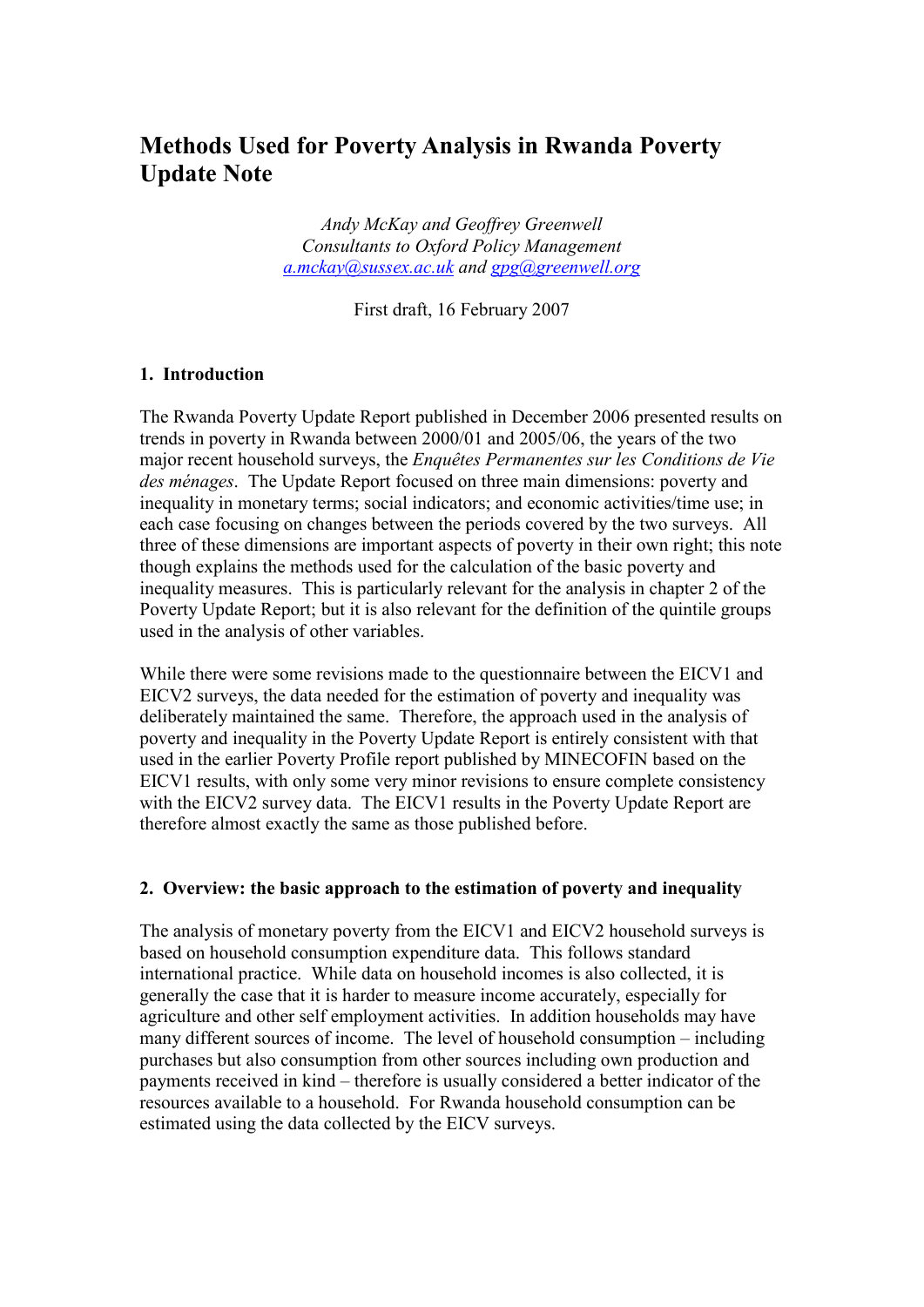But in seeking to compare consumption between households, and use it assess poverty and inequality, it is important to take account of two additional points.

- First, households face different prices depending on the time of year when they are reporting their consumption (for example whether it is before or after the harvest periods); and also depending on where they live in the country (for example, households in the City of Kigali generally face higher prices for food than households in many rural areas). These differences in prices need to be taken into account, and this is done so here by calculating a price deflator.
- Second, households differ in the number of members they have and in the age of these members, so that larger households or those with a higher proportion of prime age adults are likely to have higher consumption needs. This is done here by means of an adult equivalent scale, which allows household size to be measured in terms of "adult equivalents", recognising that the consumption needs of younger children for instance will be less than those of prime age adults.

The rest of this note explains in turn the procedures used for the measurement of household consumption; the construction of the price deflator; the adult equivalence scale used; the computation of the adjusted consumption standard of living measure; and the estimation of the poverty line.

# 3. Estimating household consumption expenditure

The EICV questionnaire collects detailed information on household expenditures, as well as on consumption obtained from non-purchased sources – for example consumption of food crops grown by the household. The contents of the consumption aggregate used for the analysis of poverty and inequality are summarised in Table 1, which also gives the sources of the data from the questionnaire. For most households the most important components are purchases of food items, consumption of food items that the household produced itself (autoconsommation) and purchased non-food goods and services. In addition the consumption aggregate includes spending on education, everyday health expenses (routine consultations), expenses on housing and utilities (water, electricity), as well as other smaller items such as the value of wages received in kind and of transfers made by the household to other households.

The construction of the consumption aggregate follows standard international practice on what items to include and which to exclude (Deaton and Zaidi, 2002). Care was taken to exclude non-consumption expenditures of the household (e.g. purchases of business of farm inputs); to exclude purchases of large durable goods the consumption of which is spread over many years; and also to exclude large, one off exceptional items of expenditure such as weddings and funerals, or hospital stays. In the case of durable goods instead an estimation is made of estimated consumption flows based on the current value of any durable goods the household owns and commodity-specific depreciation rates. The exceptional items of consumption are excluded precisely because of their one-off nature: a household may have incurred a very high expenditure on a wedding in the period covered by the survey, but if this was included in the consumption aggregate it would exaggerate the household's normal level of consumption.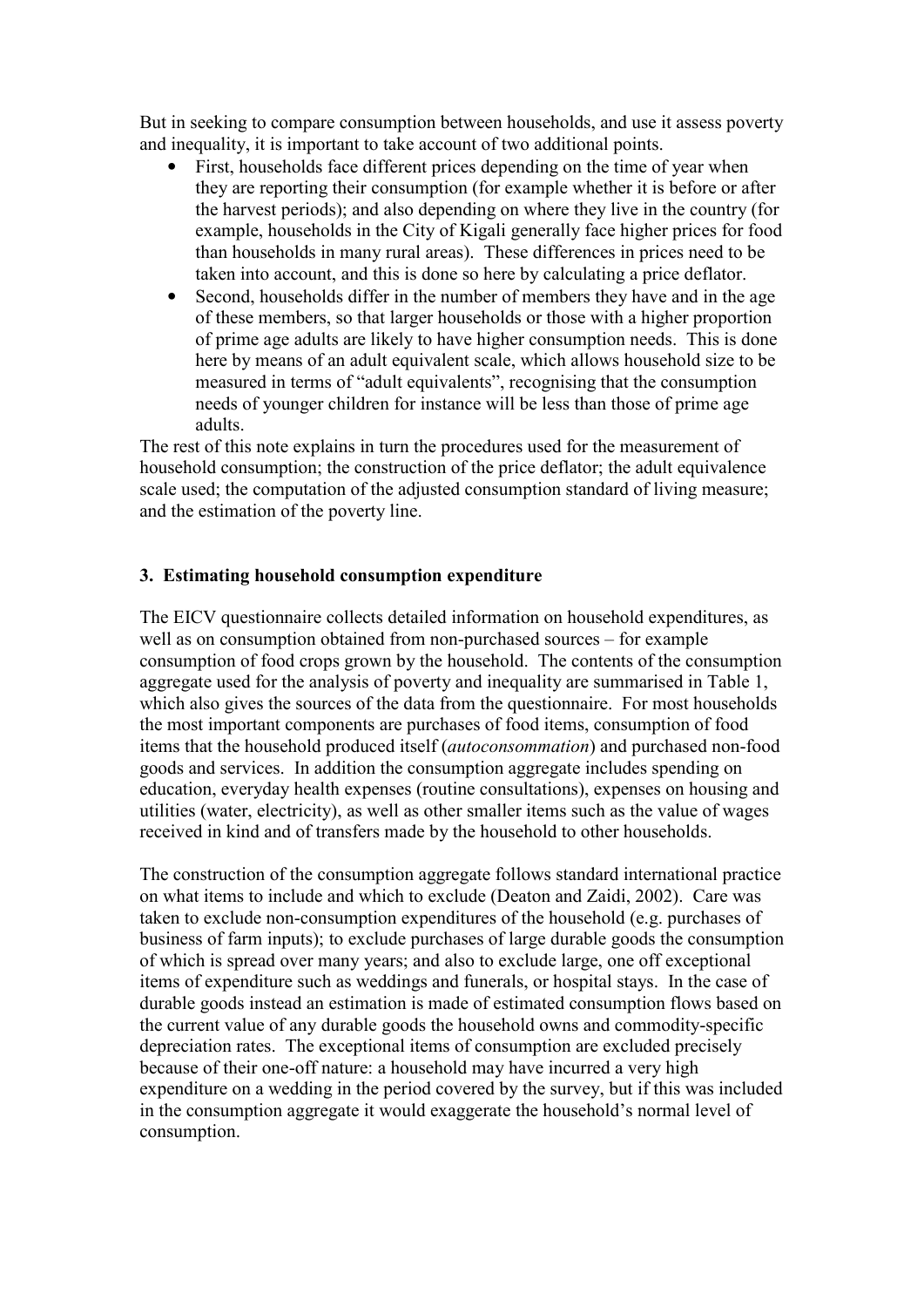| Component                                | Description of contents, and items                                                                                                                                                  | Source of data in                                                                                                                                                                                                                |
|------------------------------------------|-------------------------------------------------------------------------------------------------------------------------------------------------------------------------------------|----------------------------------------------------------------------------------------------------------------------------------------------------------------------------------------------------------------------------------|
|                                          | covered                                                                                                                                                                             | questionnaire                                                                                                                                                                                                                    |
| Expenditure on<br>education              | Household expenses on costs of<br>schooling for all members currently<br>enrolled in any level of education                                                                         | Section 2, questions s2aq10a<br>$-$ s2aq10h                                                                                                                                                                                      |
| Regular health<br>expenses               | Expenses on consultations for those<br>that were ill in the two weeks<br>preceding the interview                                                                                    | Section 3, question s3aq16,<br>s3aq19                                                                                                                                                                                            |
| Lodging: rent<br>and utilities           | Imputed rental value of owner-<br>occupied dwellings (respondent<br>provided valuation); rent in cash and<br>in kind; expenses on water and<br>electricity                          | Section 5, questions s5bq1,<br>$s5bq2$ , $s5bq4a$ , $s5cq2a$ ,<br>s5cq3, s5cq7a                                                                                                                                                  |
| Employer<br>provided<br>benefits in kind | Payment received by employees in<br>kind $($ ); and in the form of<br>subsidised transport                                                                                          | Section 6, question s6eq10,<br>s6eq14                                                                                                                                                                                            |
| Non-food<br>expenses                     | Consumption of own produced<br>tobacco<br>Infrequent non-food items:<br>purchases in past year, but excluding<br>purchases of durable goods and<br>items already reported elsewhere | Section 9D, questions<br>$s9dq4 - s9dq13$ , and $s9dq15$<br>Section 9A1, question<br>s9a1q3, but excluding the<br>following items: 806, 809.<br>810, 811, 812, 813, 814,<br>815, 821, 822, 823, 824,<br>830, 1001-1008 inclusive |
|                                          | More frequently purchased non-food<br>items: based on purchases in last<br>month                                                                                                    | Section 9A2, question<br>s9a2q3                                                                                                                                                                                                  |
|                                          | Frequently purchased non-food<br>items                                                                                                                                              | Section 9A3, based on<br>questions $s9a3q4 - s9a3q13$                                                                                                                                                                            |
| Food purchases                           | Purchases of all food items                                                                                                                                                         | Section 9B, questions<br>$s9bq4 - s9bq13$                                                                                                                                                                                        |
| Consumption<br>of own<br>produced food   | Consumption of own produced food<br>items                                                                                                                                           | Section 9D, questions<br>$s9dq4 - s9dq13$ , and $s9dq15$ ,<br>excluding the following<br>(non-food) commodity<br>codes:                                                                                                          |
| Transfers paid                           | Transfer made to other individuals                                                                                                                                                  | Section 10A, question                                                                                                                                                                                                            |
| out                                      | or households, in cash or in kind                                                                                                                                                   | $s10aq8 - s10aq10$                                                                                                                                                                                                               |
| Other                                    | Estimated consumption flows                                                                                                                                                         | Section 11A, questions                                                                                                                                                                                                           |
| consumption                              | derived from durable goods (based                                                                                                                                                   | s11aq5a-s11aq5c, and                                                                                                                                                                                                             |
| expenses                                 | on current value and estimated<br>depreciation rates)                                                                                                                               | commodity specific<br>estimates of depreciation<br>rates                                                                                                                                                                         |
|                                          | Other expenditures:                                                                                                                                                                 | Section 10C, questions<br>s10aq2, commodity codes                                                                                                                                                                                |
|                                          |                                                                                                                                                                                     | 17 and 18 only                                                                                                                                                                                                                   |

Table 1: Contents of household consumption aggregate used for poverty analysis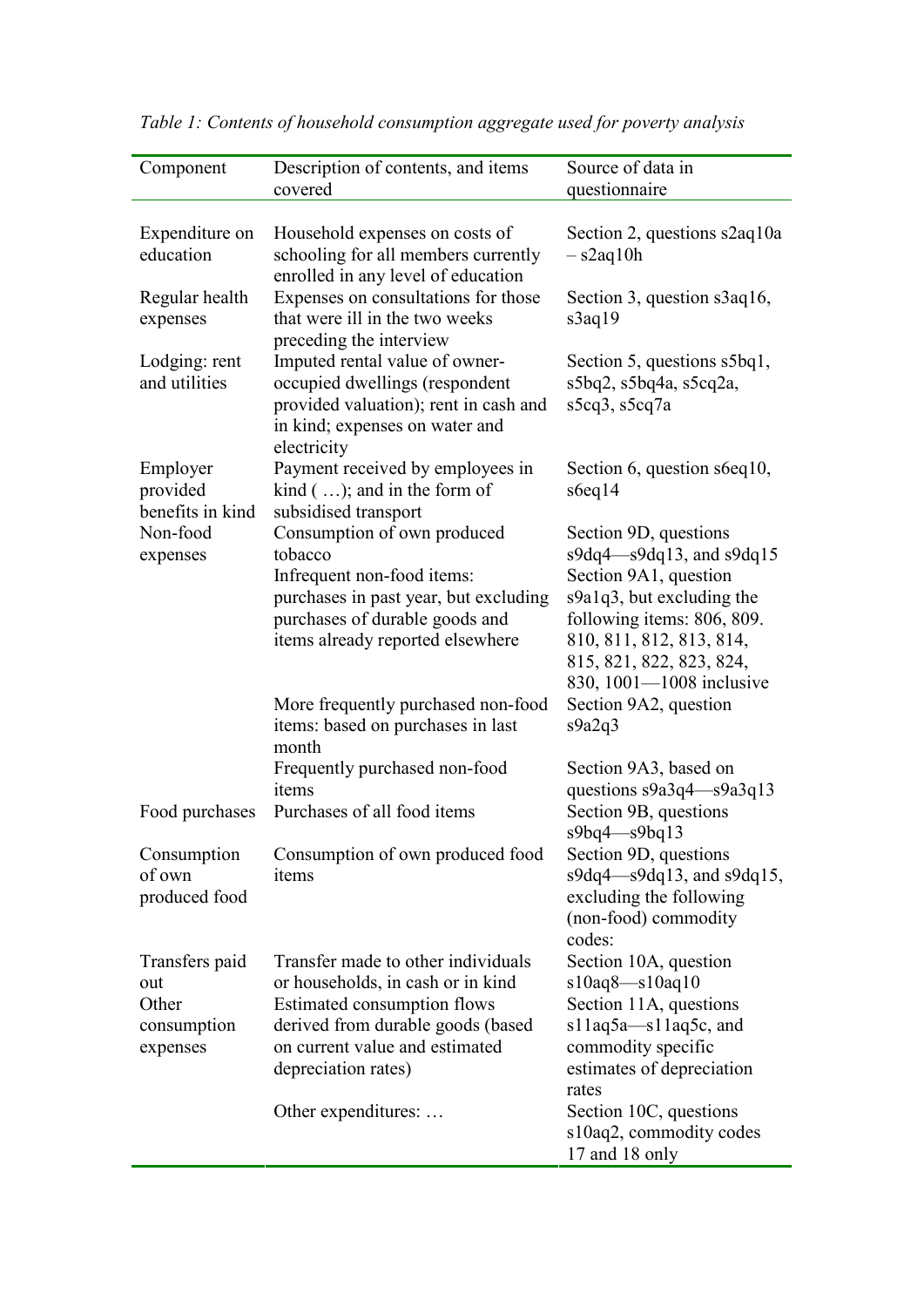In the EICV surveys consumption values are collected from households with differing recall periods depending on the frequency of purchase or consumption. Thus for infrequently purchased items such as households are asked to report their purchases over the last year, or last month in the case of more regular non-food purchases such as transport. But for the most frequent items, including all food items, households are asked over several visits to report their purchases or autoconsommation over the two or three days (in rural and urban areas respectively) since the last visit of the enumerator. This is considered to provide more accurate recall for the two or four week (in rural and urban areas respectively) period covered. However, all consumption needs to be computed with reference to a consistent time period. Here all consumption is expressed on an annual basis, grossing up the consumption reported with reference to shorter time periods to give annual values.<sup>1</sup>

In the process of calculating consumption aggregates, attention must be given to the potential problem of outliers, the presence of extremely large values which mean that the value of household consumption is overestimated. One common reason for this in surveys is data entry errors, where for example extra zeros are added or decimal points are missed. In fact this is very unlikely in this case due to the thorough process of double data entry; and because the careful storage of the questionnaires from the two EICV surveys made it very straightforward to check apparently extreme observations against the original questionnaires.

Nevertheless the possibility of outliers still remains. Hence in constructing the consumption aggregate, mean values and standard deviations at the regional level were computed for each individual consumption commodity (on a per equivalent adult basis in the case of food purchases, autoconsommation and the main non-food purchases), and this was used to identify extreme observations as those lying more than three and a half standard deviations away from (above in practice) the mean value. Extreme values thereby identified were replaced with the mean value (multiplied by the number of equivalent adults in the household where relevant). once the data was annualised a search was conducted for extreme values, as observations lying more than three and a half standard deviations away from the mean value.<sup>2</sup> The regional disaggregation used for this process distinguished the following locations: the City of Kigali, Other Urban areas, rural Eastern province, rural Northern province, rural Southern province and rural Western province. Doing these at a regional level allows for the fact that average consumption levels of a commodity may differ significantly by location.

In practice very few observations were identified as outliers, substantially less than 1% [ *add details* ]. Moreover because the re-estimation is done at a highly disaggregated level, the total consumption of the household is unlikely to be

<u>.</u>

<sup>&</sup>lt;sup>1</sup> This does mean that an individual household's annual consumption will tend to be over- or underestimated if the household happened to be surveyed in a peak or slack season respectively for consumption; but the way in which the sample is designed (covering all geographic areas simultaneously) means that the average value of consumption for households in a particular location should be unbiased.

 $2^2$  The choice of the three and a half standard deviation criterion reflects the fact that if the statistical distribution of the variable can be approximated by a normal distribution, the probability that an observation lies so far away from the mean value is very small.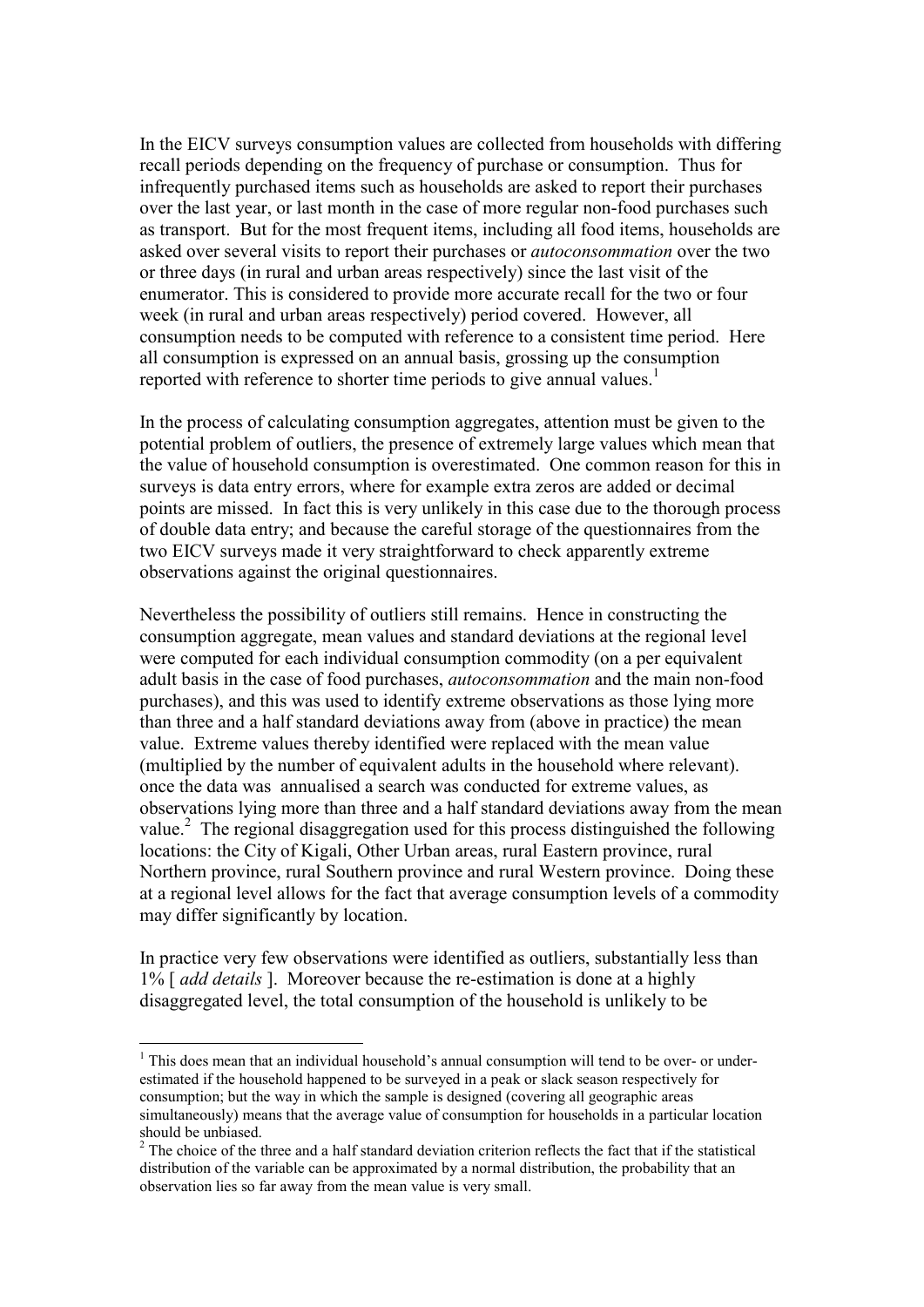substantially affected by this procedure. While the value of the consumption of the commodity which was re-estimated will be significantly reduced by this procedure, it this is only one of a very large number of consumption commodities (the vast majority of which will not be re-estimated for the same household). Thus there is no reason to think that estimates of poverty or inequality will be significantly affected by this procedure.

| Expenditure category                                                                     | Average value in<br>current prices<br>(thousands of<br>FRw/household/year |                | Share of total<br>consumption |                   |
|------------------------------------------------------------------------------------------|---------------------------------------------------------------------------|----------------|-------------------------------|-------------------|
|                                                                                          | EICV1                                                                     | EICV2          | EICV1                         | EICV <sub>2</sub> |
| 1. Food purchases<br>2. Consumption of own produced<br>food                              | 119.0<br>110.3                                                            | 218.3<br>208.9 | 27.2%<br>25.2%                | 25.8%<br>24.7%    |
| 3. Undeflated food consumption<br>$(1+2)$                                                | 229.3                                                                     | 427.2          | 52.4%                         | 50.5%             |
| 4. Non food purchases<br>5. Rent: actual and imputed                                     | 113.1<br>43.8                                                             | 262.0<br>46.5  | 25.9%<br>10.0%                | 31.0%<br>5.5%     |
| 6. Education expenditures                                                                | 12.3                                                                      | 33.5           | 2.8%                          | 4.0%              |
| 7. Routine health care expenditures                                                      | 5.0                                                                       | 4.9            | 1.1%                          | 0.6%              |
| 8. Utilities (water and electricity)                                                     | 4.2                                                                       | 7.2            | 1.0%                          | 0.9%              |
| 9. Use value of durable goods                                                            | 13.1                                                                      | 27.2           | 3.0%                          | 3.2%              |
| 10. Transfers made by household<br>11. Wage payment in kind<br>(consumption counterpart) | 8.8<br>6.3                                                                | 15.6<br>18.3   | 2.0%<br>1.4%                  | 1.8%<br>2.2%      |
| 12. Other expenditure                                                                    | 1.4                                                                       | 2.9            | 0.3%                          | 0.3%              |
| 13. Undeflated non food<br>expenditures (sum 4 to 12<br>inclusive)                       | 207.9                                                                     | 418.1          | 47.5%                         | 49.5%             |
| 14. Undeflated total consumption<br>$(3+13)$                                             | 437.2                                                                     | 845.3          | 100.0%                        | 100.0%            |

Table 2: National average values of household consumption expenditure, EICV1 and EICV2

Note: these averages are calculated using household level weights, and so should be representative of all households in Rwanda.

Table 2 reports the average household values for the consumption data computed from the two EICV surveys. All values reported here are in current prices, in other words they have not been adjusted for inflation over the period covered by the surveys. As will be seen below this was substantial. In nominal terms most expenditures increased substantially over this period. But in general it is more appropriate to focus on the consumption shares in this table (the last two columns). In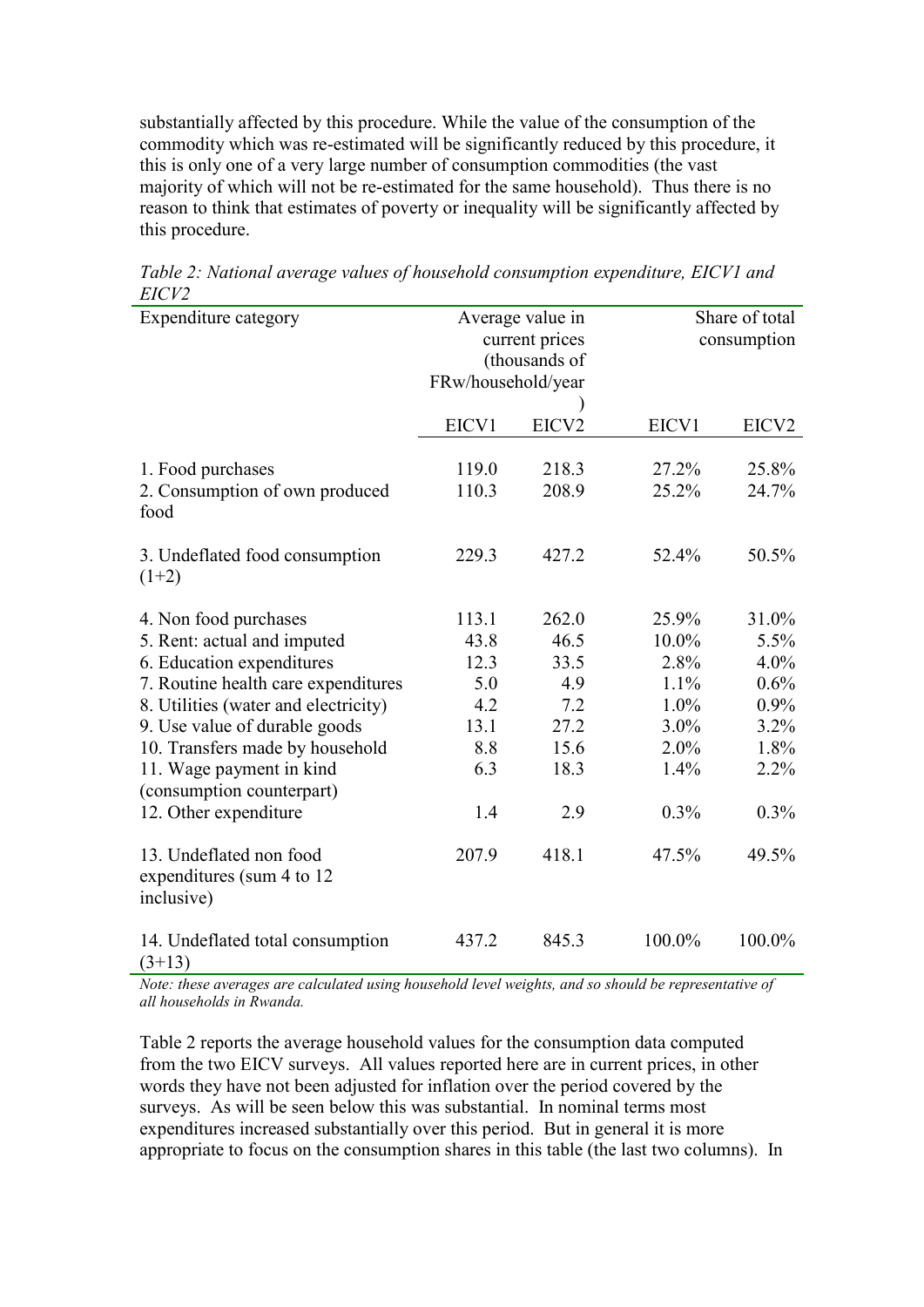general these are seen to be quite stable between the two periods, which may be interpreted as an indicator of good data quality.

The share of consumption accounted for by food falls slightly over this period. While this might be viewed as an indicator of improved average living standards over the period; but before this conclusion can be drawn with confidence it is important to take account of any changes in the relative price of food and non-food consumption items.

# 4. Adjusting for differences in prices faced by households

As already noted, in using the household consumption aggregates computed above it is important to express all consumption values in a common set of prices, taking account of differences in commodity prices over space and time. There are three dimensions to this:

- (i) there are significant differences in price levels between different areas of the country, reflecting levels of transport costs as well as other factors including local production patterns, and where imported commodities arrive into the country;
- (ii) there are significant differences in prices of food commodities in particular across different seasons of the year (as well as inflation over the year), and the valuations provided by respondents are likely to reflect prevailing prices at the time of interview;
- (iii) in comparing poverty between EICV1 and EICV2 it is essential to take account of inflation over the period between the surveys.

Adjustments have been made for this by means of a Laspeyres price index, considering food and non-food commodities separately. This index is computed as follows:

$$
P_{r,t} = \sum_{i=1}^{m} w_{i,0,0} \left( \frac{p_{i,r,t}}{p_{i,0,0}} \right)
$$

where  $i$  ( $i=1, ..., m$ ) indicates the commodity,  $P_{r,t}$  is the price index for location r in time period t;  $p_{i,r,t}$  is the price of commodity i in location r in time period t;  $p_{i,0,0}$  is the price of commodity *i* in the reference location ( $r=0$ ) and time period ( $t=0$ ); and  $w_{i,0,0}$ is the budget share of commodity i in the reference location  $(r=0)$  and time period  $(t=0)$ . These budget shares are computed to include values of consumption of own production as well as purchases; this is appropriate because it is used to deflate a welfare measure which includes autoconsommation as well as purchases.

In this case the reference consumption basket is the national average basket in January 2001 for the poorest 60% of the population in terms of household consumption expenditure per adult equivalent (see section 5 below). The commodity shares of this basket ( $w_{i,0,0}$  above) were computed from the EICV1 survey for the first poverty profile, and the same basket is used again. The basket was used as the basis for calculating the price index for each month covered by the two surveys, for each of five regions -- corresponding to the five new provinces (city of Kigali, and the East, North, south and West provinces).

The source of the price data used to compute the index differed between the food and nonfood index. In the case of the food index, the price data are obtained from the twice monthly data collected by the MINAGRI Mercuriale programme of price data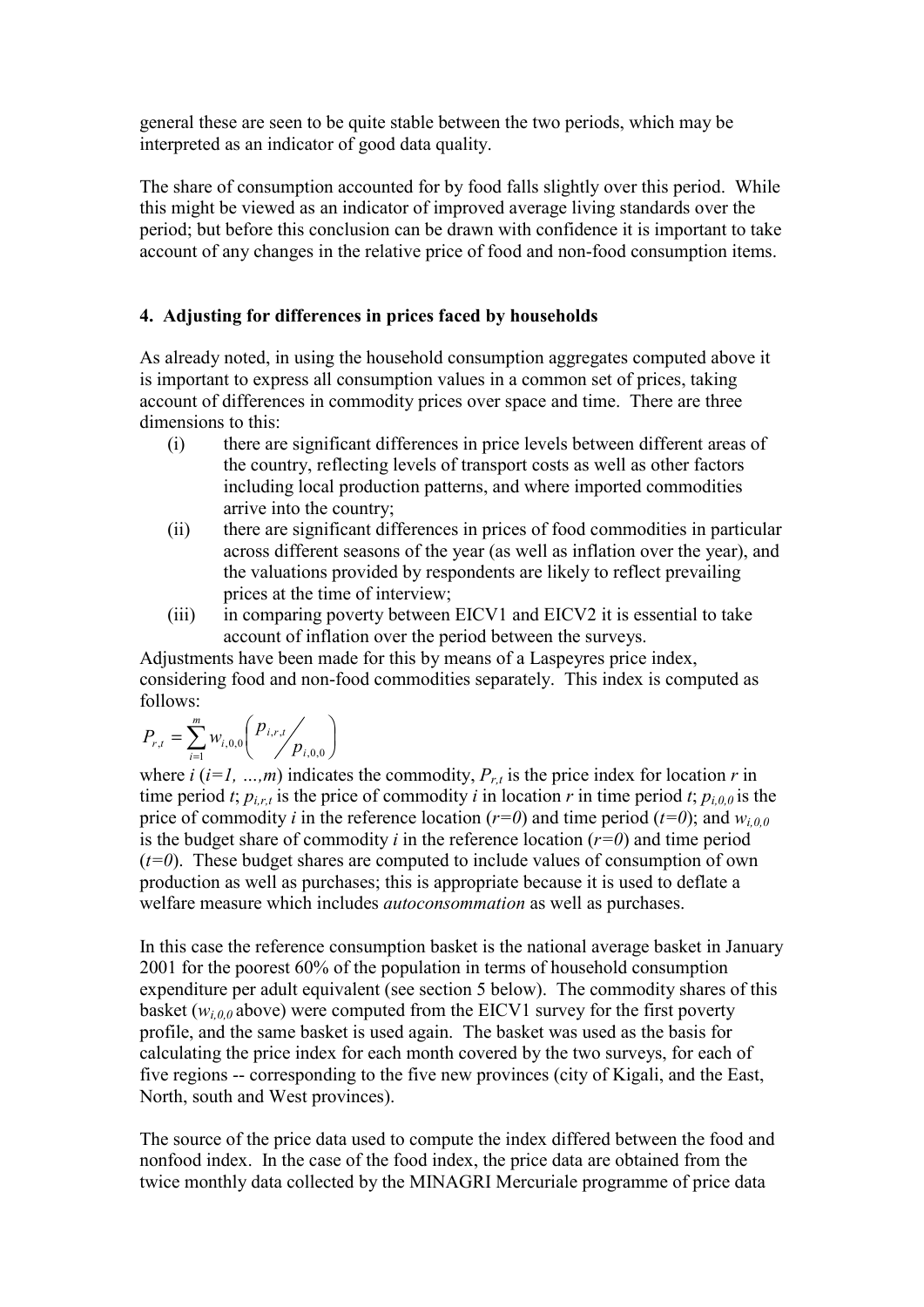collection (previously PASAR: Programme d'Appui à la Securité Alimentaire au Rwanda). This collects standardised data on prices of main food products in 36 markets across Rwanda, 3 in each of the former provinces on a comparable basis over the EICV1 and EICV2 time periods; this translates into about 6-8 markets in each of the new provinces. This data was used to compute an average price for each commodity in each month in each of the five regions  $(p_{i,rd}$  bove), and, by taking the population weighted average for each commodity in January 2001, to compute  $p_{i,0,0}$ . sufficiently complete price series were available for 26 commodities corresponding to ...% of the food consumption basket and including all staple commodities. The data were checked for outliers, but only one was identified reflecting a keying error; and there were no missing observations at the five province level.



#### Figure 1: Variation in Food Prices, by location and time

The computed values for the food index are reported in Figure 1. The values of the index show (i) quite large spatial differentials by region, with food prices being lowest in the north (important producing region of many key staples) and west, and highest overall in Kigali (though also in the South in the latter part of the EICV2 period); (ii) substantial intra-year variability of price, reflecting seasonal variations (though the patterns are less evident in the East and South in the EICV2 period, probably reflecting localised droughts in these areas in the 2006A agricultural season; (iii) significant inflation in food prices between two surveys, and over the period of the EICV2 survey (the average food index for the EICV2 period is 80-100% higher than for the EICV1 period.<sup>3</sup> It is clearly very important to take account of these important price differences in comparing consumption levels between households and over time.

<sup>&</sup>lt;sup>3</sup>This is a bit greater than the CPI suggests for the same period, it is because the concept of inflation here is different, and more relevant for the analysis of poverty. Because of the purpose of the CPI, a very high weight is placed on Kigali (where a lot of purchasing takes place), and the weights reflect the consumption of the entire population (not the poorest 60% as here). This is the appropriate procedure for computing the CPI, followed in all countries. For poverty analysis though it is important to have a concept of inflation which is more relevant for the poorer groups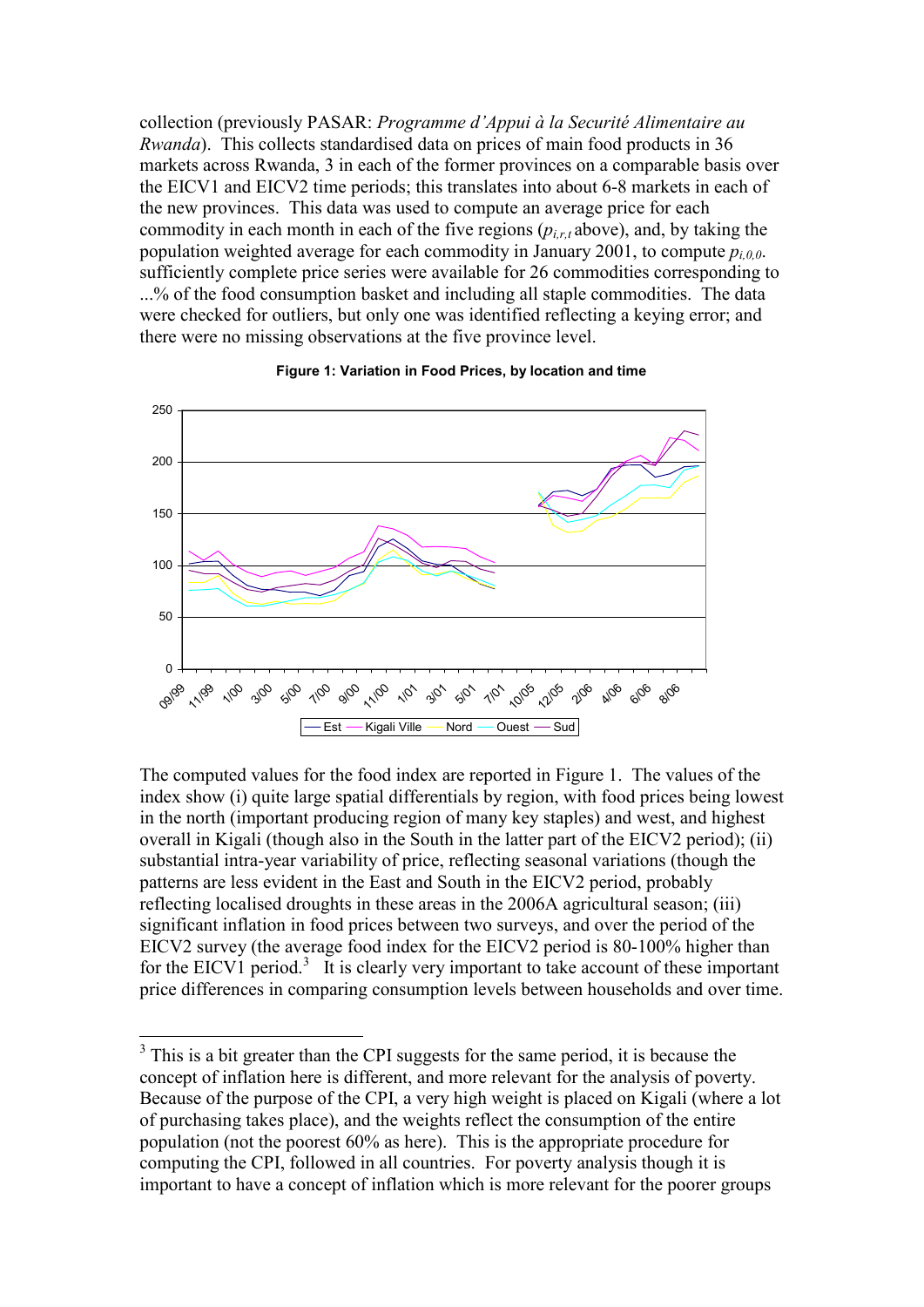In the case of the nonfood index the price data are those collected for the consumer price index, which are again averaged for each month in each of the five regions, and expressed relative to the reference price. In this case some imputation of missing values was needed, when commodities were not available in specific months in specific localities, and some editing for outliers was also required when quality differences seemed to be apparent. However, a sufficiently complete set of price data was available on 41 nonfood commodities for which expenditure information was also available; these commodities accounted for 79.1% of the selected basket of purchased non-food commodities. The values of the nonfood consumption index are plotted in figure 2.





For non-food there are also important differentials by location, though these have narrowed over the period, mainly because prices have increased outside of Kigali. Nonetheless, the inflation rate for non-food commodities is much less than that for food commodities. In addition non-food commodities do not show much intra-year variation in prices, as expected.

The food and nonfood indices (each expressed relative to January 2001=100) were then combined into an overall living with weights reflecting the share of food and non-food in the reference consumption basket (71.8% and 28.2% respectively). The values of the combined index (Figure 3) therefore tend to be much more influenced by the food index. The resulting index is used to deflate the consumption measure discussed in section 3, to give consumption in the constant prices of January 2001

<u>.</u>

in the population. In Rwanda the poor seem to have faced significantly higher food price inflation.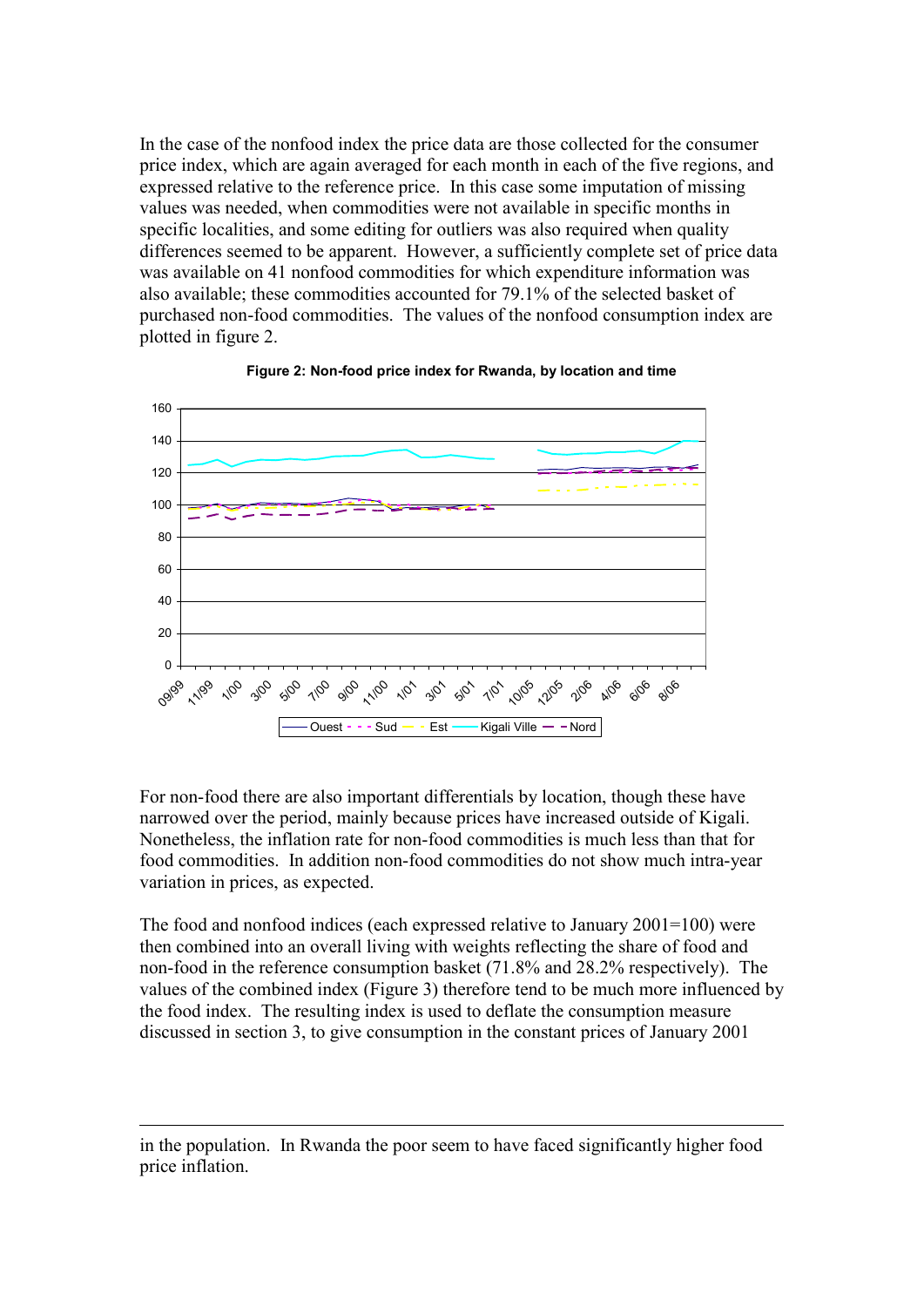Figure 3: Overall price index (Jan 2001=100)



# 5. Adjusting for differences in the size and composition of households

The differences between households in their size and composition are allowed for by computing household size measured in adult equivalents, using the scale reproduced in Table 3. This is the same scale that has been used for a long time in Rwanda, certainly dating back to the analysis of the Enquête National de Budget et de Consommation conducted in 1983, and which was used for the EICV1 Poverty Profile study.

| Table 3: Adult equivalence scale used for the construction of the consumption |  |  |
|-------------------------------------------------------------------------------|--|--|
| indicator                                                                     |  |  |

| Age range          | Gender |        |  |
|--------------------|--------|--------|--|
|                    |        |        |  |
|                    | Male   | Female |  |
| Less than 1 year   | 0.41   | 0.41   |  |
| 1 to 3 years       | 0.56   | 0.56   |  |
| 4 to 6 years       | 0.76   | 0.76   |  |
| 7 to 9 years       | 0.91   | 0.91   |  |
| 10 to 12 years     | 0.97   | 1.08   |  |
| 13 to 15 years     | 0.97   | 1.13   |  |
| 16 to 19 years     | 1.02   | 1.05   |  |
| 20 to 39 years     | 1.00   | 1.00   |  |
| 40 to 49 years     | 0.95   | 0.95   |  |
| 50 to 59 years     | 0.90   | 0.90   |  |
| $60$ to $69$ years | 0.90   | 0.80   |  |
| More than 70       | 0.70   | 0.70   |  |
| vears              |        |        |  |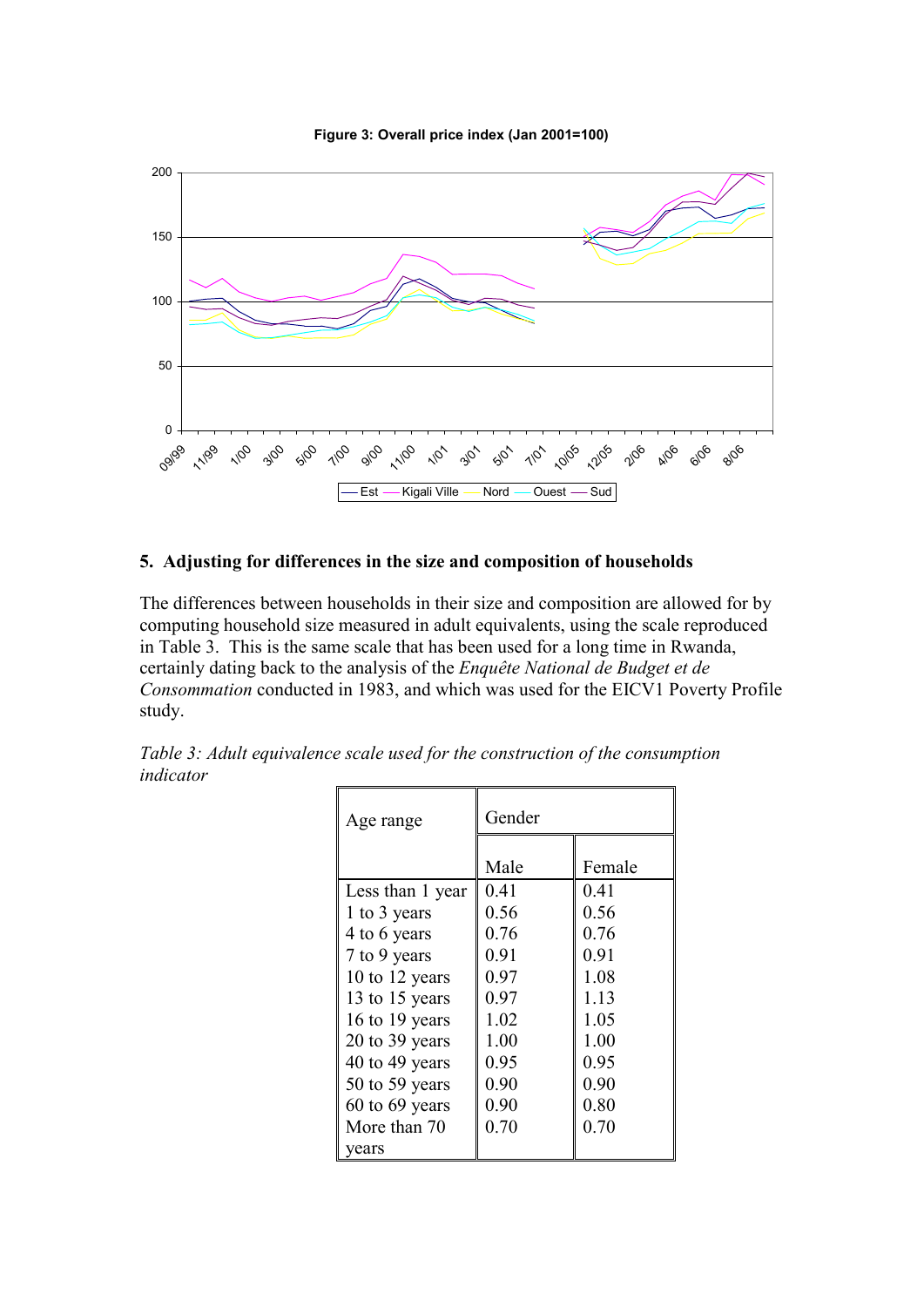Household effective size then is measured relative to a reference adult in the 20-39 year age range. The table reports the consumption needs of other people relative to the reference age range, and these differ by age and sex. Those aged 16-19 years are regarded as having slightly higher consumption needs than the reference, but most younger children and adults aged 40 and above have lower consumption needs. This scale was apparently chosen for the analysis of the 1983/84 survey based on discussions with the FAO at the time; it is not out of line with similar adult equivalence scales used in other countries.

To illustrate its use, consider as a made up example consider a household that comprises a 32 year old man, 27 year old woman, a 12 year old girl, a 7 year old boy and a 3 year old girl. The size of this household in terms of number of members is five. But in terms of adult equivalents using the above scale its size is  $4.55$  ( $1.0 + 1.0$ )  $+ 1.08 + 0.91 + 0.56$ . This takes account of the fact that the two younger children, in particular the lowest, are estimated as having lower consumption requirements than the adults and the oldest girl.

The differences between the adult equivalent measure and simply counting household size in terms of number of members are most significant where a household comprises many very young children or older adults. The adult equivalent measure is a more accurate reflection of households' consumption needs than just counting numbers of people.

# 6. Construction of the consumption measure

The consumption based standard of living measure is then computed as total household consumption expenditure (computed as in section 3 above), expressed in constant prices (using the index discussed in section 4) per adult equivalent. The analysis of this variable is weighted distribution, where the weights reflect the sample weights multiplied by the household size. The sample weights are used to allow the surveyed households to be considered as representative of all households in Rwanda. The multiplication by household size is because in looking at poverty and inequality it is appropriate to look at the distribution over individuals rather than households. A poor household which comprises five members should be given a higher weight in computations of poverty than a similarly poor household but which has only two members. The distribution can then be considered as representative of the population of Rwanda.

This approach is based on a strong, but unfortunately necessary, assumption: that individuals are represented in the distribution by the consumption measure of the household they belong to. This of course fails to take account of inequality in distribution within the household. Unfortunately though (as in most surveys) the EICV surveys do not collect information on the intra-household distribution of consumption.

The distribution of the logarithm of the consumption variable is presented in Figure 4 for the two surveys. This shows that the distribution seems to have shifted to the right over this period: in general consumption levels in real terms have increased over this period.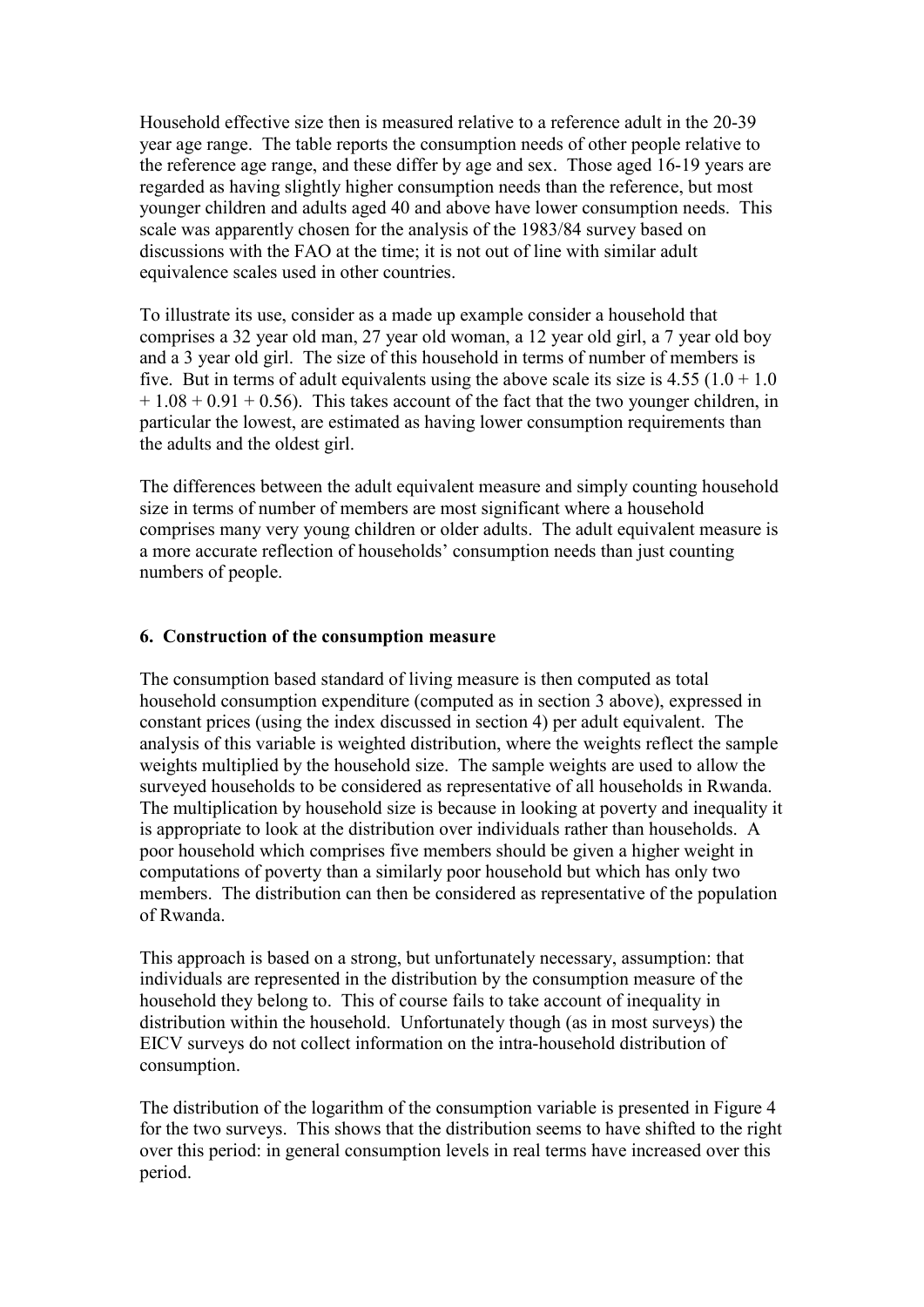Figure 4: Kernel density plots of the logarithm of real household consumption per adult, EICV1 and EICV2.



Note: this graph has been computed using population weights.

### 7. Poverty Line

The same absolute poverty line was used that was computed for the EICV1 poverty profile. In January 2001 prices the poverty line was set at FRw 64,000 per adult per year, and an extreme poverty line (below which households could not even afford the basic food consumption basket, even without spending anything on non-food items was FRw 45,000 per adult per year. In January 2006 prices these poverty lines translate into FRw 90,000 and FRw 63,500 per adult per year respectively. This translates into approximately FRw 250 and FRw 175 per adult per day respectively.

The full details of the computation of the poverty line are reported in Annex 2 to the EICV1 Poverty Profile. In looking at changes in absolute poverty between the EICV1 and EICV2 surveys it is important to use the same poverty line in real terms for both. At this point it was felt that the poverty line estimated for the EICV1 poverty profile had sufficient acceptance that it could be used again for the current analysis. There may though be a significant case for constructing a new poverty line in another five years, reflecting changes in consumption basket over this period.

As well as the analysis of absolute poverty, it is also important to consider changes in relative poverty as well. To some extent this is captured in the Poverty Update Report by also including an analysis in of inequality; but this is an issue which should be considered much more in subsequent analysis of this data set.